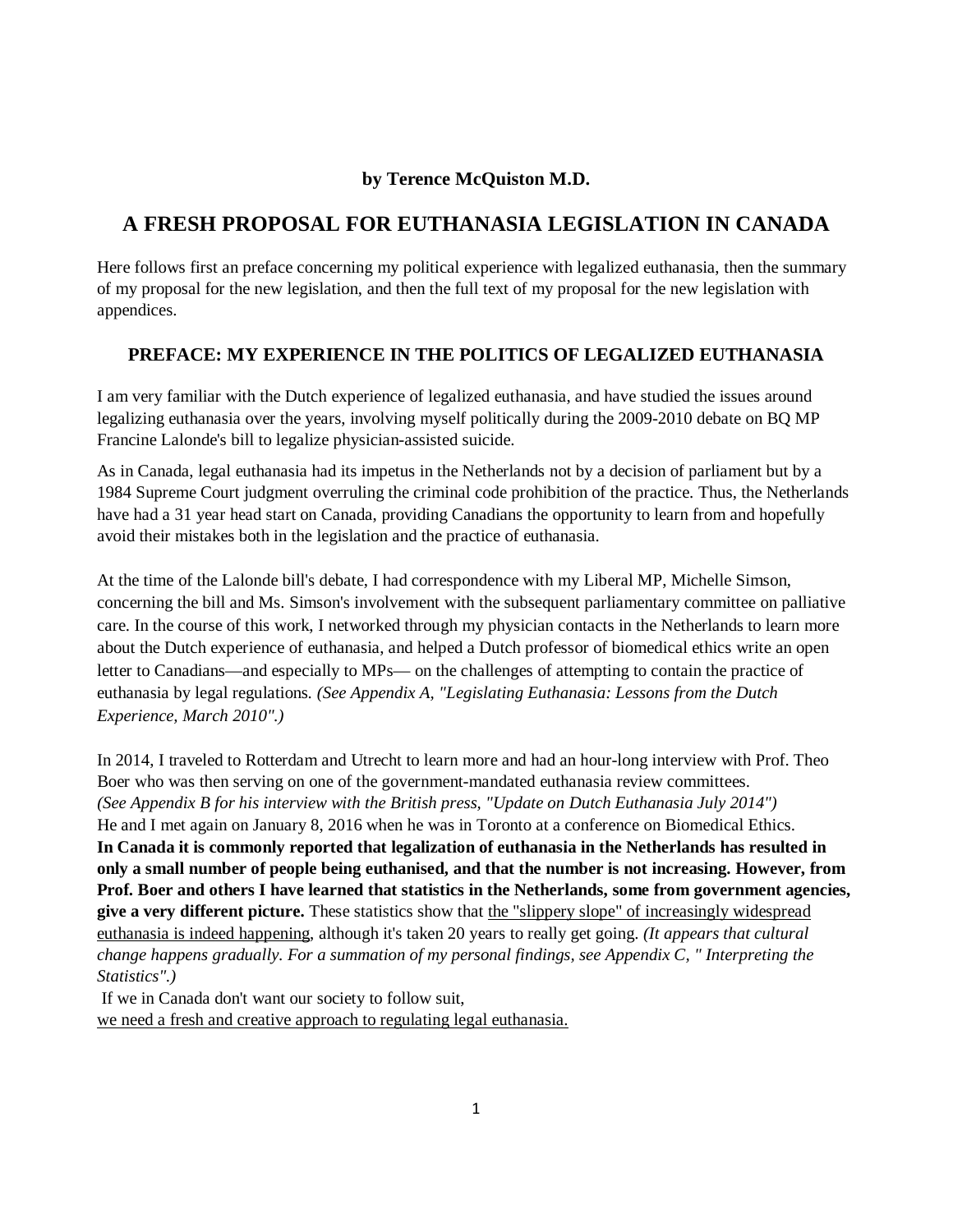# **SUMMARY OF MY PROPOSAL FOR THE NEW LEGISLATION**

- **1. Define euthanasia clearly.**
- **2. State that euthanasia is** *not* **health care and that legal euthanasia will be separate from the health care system.**
- **3. Create a new class of professional Euthanists with their own training and their own governing body to oversee their work.**
- **4. Appoint non-physicians to adjudicate applications for legal euthanasia.**
- **5. Consider a requirement that the last step in administration of euthanasia should be by the applicant (i.e., that the deed should be assisted suicide rather than passive, though voluntary, euthanasia).**
- **6. Replace the entire Criminal Code provision that forbids assisting suicide with a new Criminal Code provision that forbids euthanasia that has not been authorized through the new protocol created to govern euthanasia.** *(Appendix F shows what such a protocol could look like.)*
- **7. In the preamble to the legislation, make it clear what is federal versus provincial jurisdiction on the matter of euthanasia and why you hold this to be so.**
- **8. Make sure that the new law will be enforceable.**

*The Proposal explains and details each of the above points in order, providing the rationale and addressing possible objections.*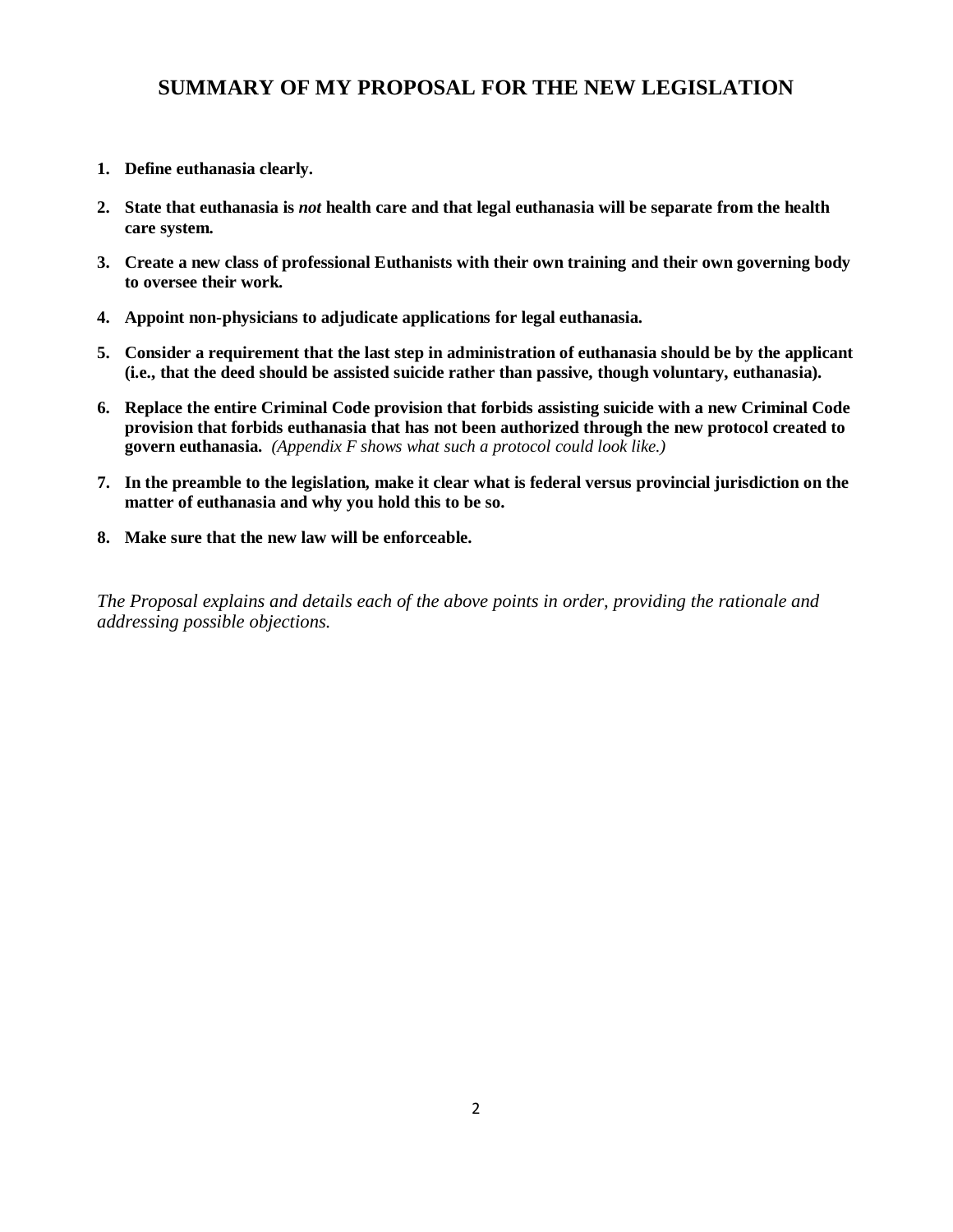## **THE FULL PROPOSAL FOR THE NEW LEGISLATION**

### **Recommendation #1: Define euthanasia clearly.**

Terminology has enormous power both to clarify and to obfuscate. Unfortunately much terminology has entered the debates around euthanasia whose purpose is not to clarify but rather to de-sensitize. **Euthanasia** is a term widely understood, and I shall use it throughout this proposal to mean **any deliberate, benignly motivated act whose** *purpose* **is to shorten or end a person's life.**

*My emphasis on "purpose" may seem to many like hair-splitting:* 

What's the difference between a physician doing something to kill a patient immediately, and something that *will result in their death in a week from not drinking fluids?* 

*From the outside these two choices may look little different, but from our inside perspective of our patient's last days, the difference is huge. The difference is in the purpose, and this is inextricably part of our fiduciary relationship with our patient. A physician such as myself doing palliative care may indeed have to weigh the negative side effects on longevity of a treatment necessary for comfort, but our purpose is still not to kill but to care. Our patients must never have to wonder about our purpose in medical care whose intricacies may otherwise bewilder them.* 

*Also, to entertain in our minds an option to kill greatly affects our morale and our will to persevere in caring for difficult cases. Our role with my patient must be personal and caring; the Colleges of Physicians and Surgeons have made that very clear, and so they should. Consistency with that caring relationship requires that we strive always to minimize suffering and to enhance the quality of whatever life remains to them. To kill them violates that relationship. This has been the wisdom of our profession since the days of Hippocrates. It continues to be the position of the World Medical Association and the vast majority of national medical associations and colleges.* 

*Moreover, if you're going to retain a Criminal Code provision against assisting suicide in at least some circumstances, when charges are laid for violation of the provision, a court of law will want to discover the purpose or intent of the deed in order to decide on conviction and sentencing.* 

I will include in this definition of euthanasia both assisted suicide and also euthanasia administered by someone else with the recipient's desire and consent. (The latter is termed "voluntary euthanasia" in the Netherlands.)

*In this proposal, I will restrict my use of the term euthanasia to refer only to cases where the person to be euthanazied desires it and is capable of giving informed consent at the time of the desired euthanasia, since that is the sole context of the Supreme Court's order to Parliament of February 6, 2015 and they made no requirement for Parliament at this stage to consider euthanasia for the cognitively impaired or for those who have issued advance directives that call for euthanasia in future circumstances where they might no longer be mentally competent to give informed consent.*

### Please eschew euphemisms such as "assisted dying".

When we are considering an issue as profound as putting a living person to death, we need clarity, and therefore clear, mutually understood language. Clarity must not be sacrificed to the desire to cushion with euphemisms the feelings that may arise in people's minds when they contemplate euthanasia. Particularly regrettable is the term "physician assisted dying" used in the Quebec euthanasia legislation and elsewhere. To the lay public, that sounds a lot like what has always been meant by "palliative care".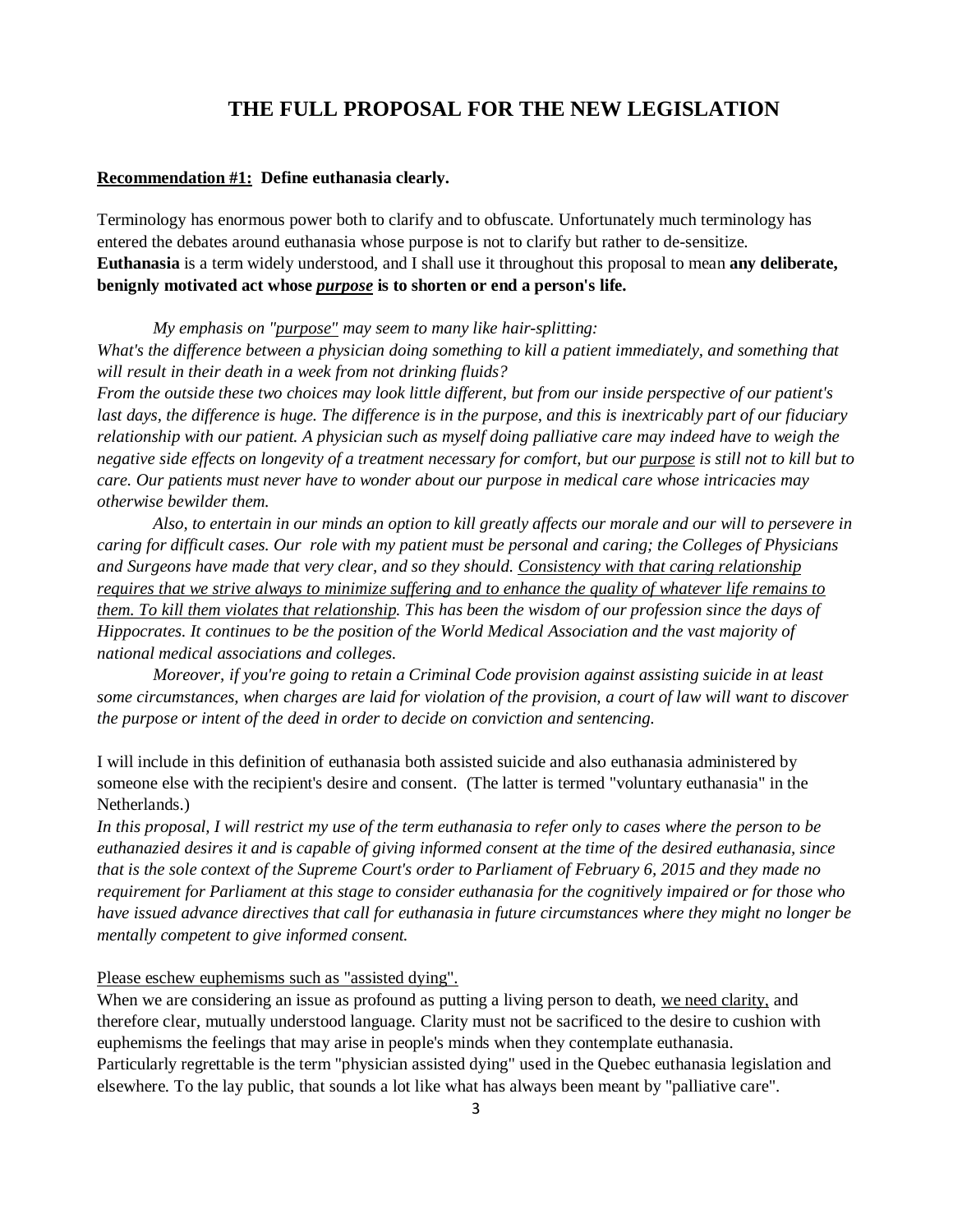Another source of confusion is that although the English word "dying" can refer to the moment of death, it is also commonly used to refer to the last days or weeks of a terminal illness. Therefore, the use of the term "dying" invites confusion.

Moreover, the physician, as envisaged by the Quebec legislation, is not merely "assisting" death; he/she is the one executing death. Death would not otherwise have happened at that juncture had the physician not killed the patient. "Physician administered death" expresses much more clearly what they're talking about. Whether or not we agree with it, surely Canadians need clear language to understand each other when discussing euthanasia together.

### **Recommendation #2**: **State that euthanasia is** *not* **health care and that legal euthanasia will be separate from the health care system.**

Effective, painless, readily available euthanasia within legislated boundaries can be *BETTER* provided outside the health care system than within it, as my proposal will show.

*--But some will say, Surely it has to be part of health care. Are there not extreme cases where a compassionate physician has to resort to euthanasia in order to put an end to suffering?*

The decision for death is philosophical, not clinical.

In fact, there are no medical indications for euthanasia.

Proponents of physician-administered euthanasia like to argue that however well palliative care can be done, there will always be extreme cases where euthanasia is necessary to alleviate suffering. They reinforce their position with case histories of horrible suffering in a terminal illness. However, when I as a physician look closely at the cases they cite, I see botched palliative care as the cause of the ongoing suffering, rather than an unmet need for euthanasia. Good palliative care can always relieve suffering, even in if it's necessary (as in some extreme cases) to render the person asleep in order to do so. There is no clinical indication for a physician to kill a his/her patient.

*--But some will say, isn't this hair-splitting? In palliative care, physicians already administer drugs for symptom relief that they know will likely shorten their patient's life as a side effect. How is that different from euthanasia?*

The difference, and it is vast, is a difference of intent and purpose. The question of purpose is crucial for patients' trust in us and also for our own morale in striving to serve them. See Recommendation #1, par. 2. *--But some will say, surely only physicians know how to do euthanasia effectively and painlessly.*

Not so. The knowledge and skill-set needed to kill someone painlessly is remarkably simple. Non-physician professional euthanists could easily be trained to do it effectively and painlessly. Indeed, I have heard that in ancient Rome there was a class of non-physicians doing this work.

*(See Recommendation #3 on an alternative suitable for 21st century Canada.)*

In summary, there is no reason why Canada needs to use its health care system in order to provide regulated timely, effective, painless euthanasia. There is a better way, which this proposal will show.

## FOUR REASONS WHY IT IS VITAL TO ESTABLISH THAT EUTHANASIA WILL BE DISTINCT FROM HEALTH CARE:

# A) If euthanasia is practised as part of the health care system it will damage the health care system.

The noted 20th century anthropologist Margaret Mead said that if society ever chooses to get into euthanasia, physicians should be the last ones doing it. I support her contention.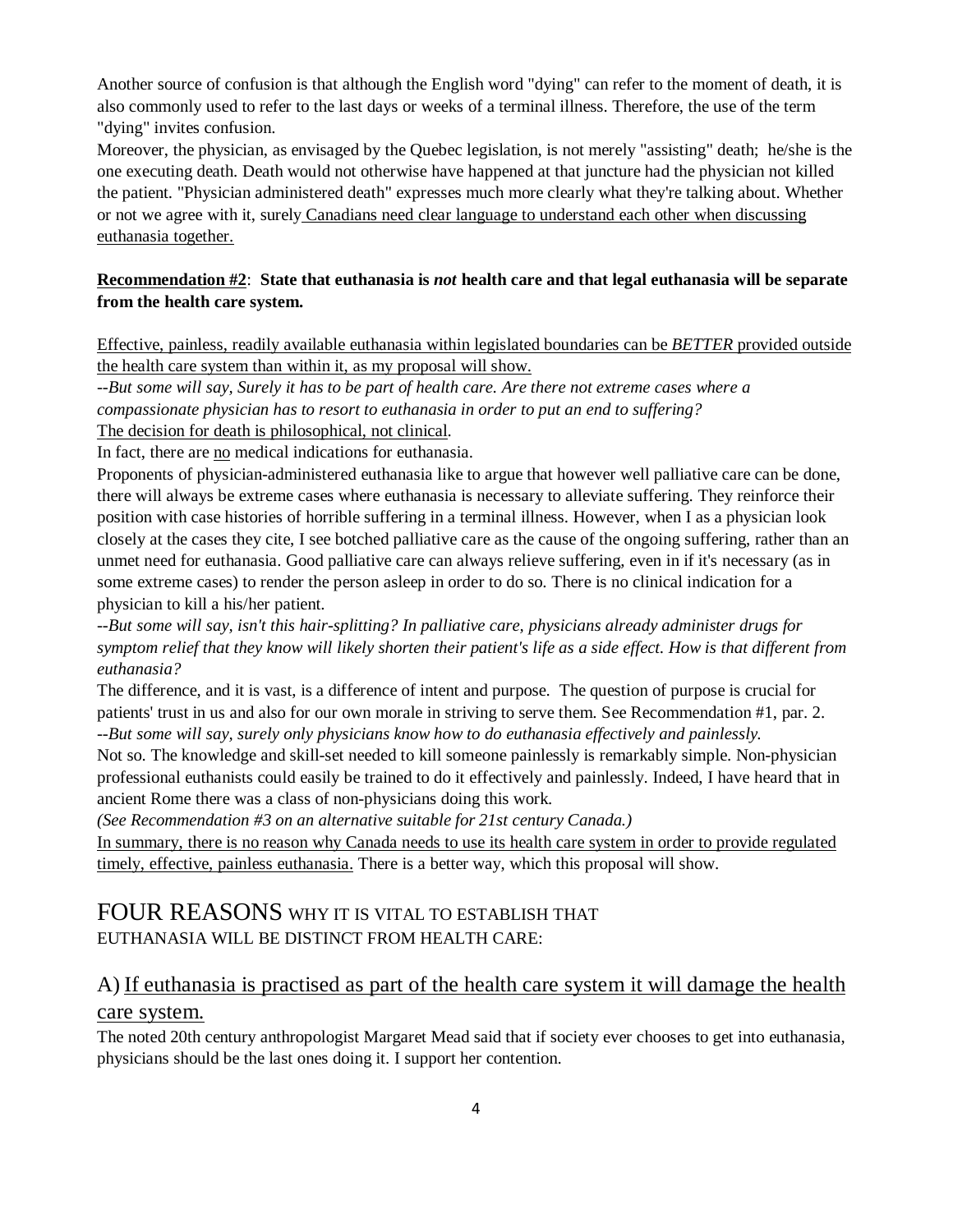A system wherein euthanasia is carried out by health care workers compromises the trust of weak, conflicted or unsophisticated patients who need to know beyond a shadow of a doubt that whatever their doctors and nurses propose or do to them is *NOT* for the purpose of killing them.

Furthermore, a system wherein euthanasia is carried out by doctors will tend to sap the strength and morale of physicians and other health care workers who need to give their all to suffering patients. Alongside engaging all their mental resources to caring for their patients, they will also have to entertain the countervailing idea of euthanasia, with the implication that rather than caring for their patients, they should be party to killing them. This is like asking doctors and nurses to keep shifting gears between forward and reverse: very hard on the transmission.

LET'S LEARN FROM THE DUTCH EXPERIENCE OF EUTHANASIA IN THE HEALTH CARE SYSTEM. They were the pioneers, and they've been at it for over twenty years, so it behooves us to learn from their experience.

IT APPEARS TO ME AND OTHERS THAT THE PRACTICE OF EUTHANASIA WITHIN THE DUTCH HEALTH CARE SYSTEM HAS IN FACT DAMAGED THE SYSTEM.

See Appendix D "Damage of euthanasia to the Dutch health care system."

# B) If you, our legislators, leave to physicians the adjudication of applications for euthanasia, regulation of your system for legal euthanasia will soon become a mess.

*But some will say, most applications for euthanasia will be occasioned by the applicants' health problems. Their physicians understand their problems best, so wouldn't they be best able to decide whether the problem is severe enough to warrant euthanasia?*

Of course in such cases the input of the applicant's physician(s) is needed in the decision-making on whether to authorize euthanasia.

The issue here is whether the physicians are the best people to make the final legal adjudication on whether to authorize euthanasia in the applicant's case.

### WHY PHYSICIANS SHOULD NOT BE THE ADJUDICATORS OF EUTHANASIA APPLICATIONS:

When I as a physician read the vague and subjective language of the Supreme Court of Canada's (SCC's) decision, I must ask just how "grievous" does an irremediable condition have to be to qualify for euthanasia? Just how "intolerable" does suffering have to be to qualify? Only the patient can tell us. The result, in effect, would be euthanasia on demand, limited only by the very variable, subjective, and personal resistance of individual physicians to approve such requests. "Doctor-shopping" will surely result, whereby an applicant for euthanasia who's turned down by the first doctor they approach, will just keep on trying others till they find one who agrees with them. *I've read that in Oregon, where assisted suicide is legal in some circumstances, one of the euthanasia advocacy groups maintains a list of euthanasia-friendly doctors in order to help such doctor-shopping.*

Legislative models such as in The Netherlands that place us physicians in the role of adjudicators have the effect of simply placing our subjectivity alongside our patients' subjectivity, with the result that our decisions are inconsistent and appear arbitrary, breeding disrespect for the law (as ineffectual) and protests over perceived inequality of access to the "service".

For a Canadian example of this dynamic, recall why the Supreme Court eventually disqualified the system of Therapeutic Abortion Committees. The various local committees varied hugely in how they adjudicated requests, so that no one could take the system seriously anymore. With respect to euthanasia, the same problem has arisen in the Dutch and Belgian systems.

If lawmakers want to put any restrictions at all on euthanasia, the adjudicators of applications for it need very clear and objective criteria by which to judge applications. This type of assessment and judgement is quite different from clinical decision making for which we physicians are trained. Rather, it's legal decision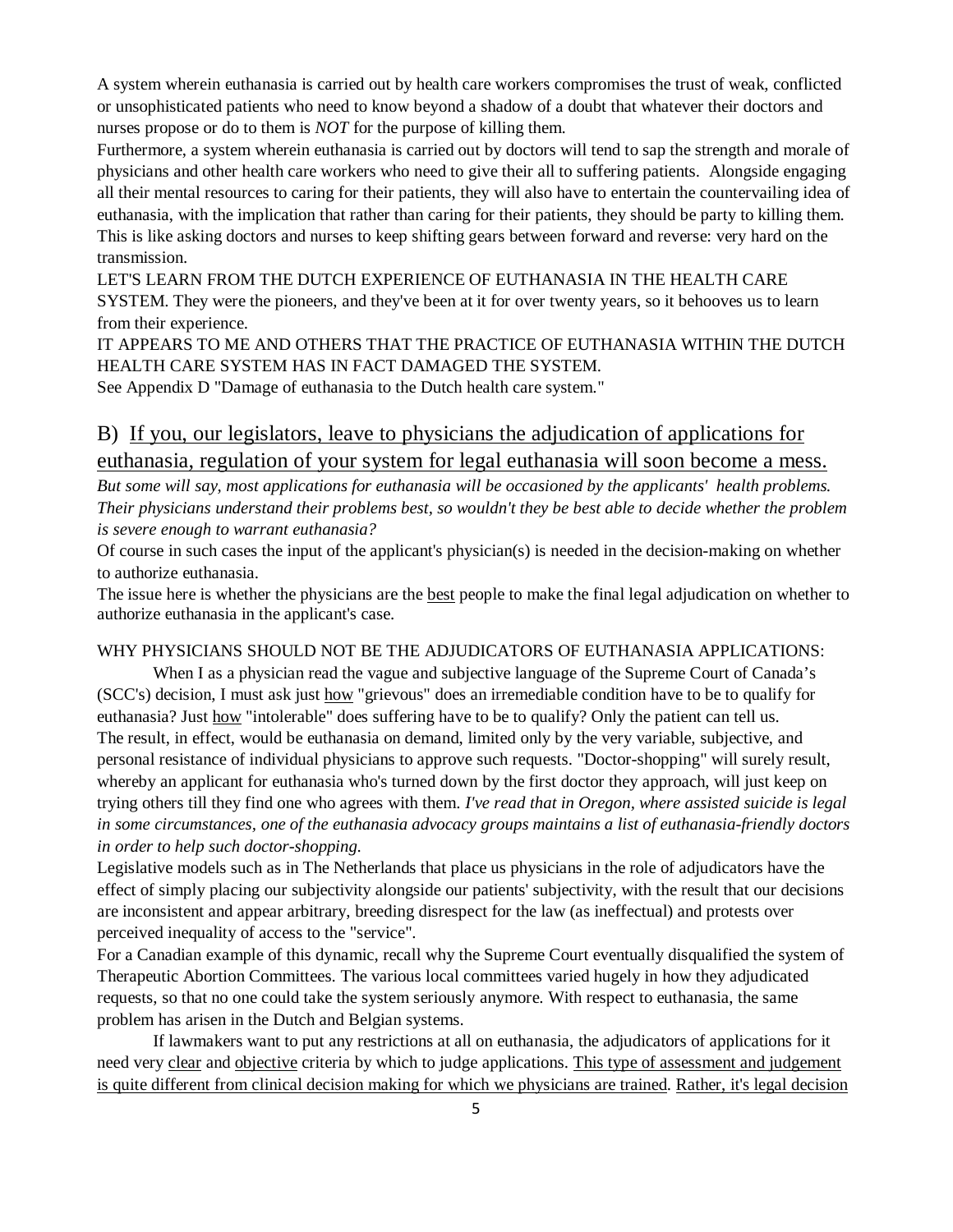making, for which we have no more training or experience than anyone else in society outside the legal profession.

Others have shared my concern on this question of physicians as adjudicators of euthanasia applications, including the British House of Lords and a United Nations Committee on Human Rights. To quote from Prof. Jochemsen in Appendix A, " In 2009 the Human Rights Committee of the United Nations Covenant on Civil and Political Rights investigated Dutch euthanasia practice and expressed concern "at the extent of euthanasia and assisted suicides.......a physician can terminate a patient's life without any independent review by a judge or magistrate to guarantee that this decision was not the subject of undue influence or misapprehension." Evidently, the Committee didn't trust our aptitude as physicians for this task nor should they, I think.

More recently, I read on a pro-euthanasia web site that when the House of Lords was debating Lord Falconer's bill in 2014 to legalize physician-assisted suicide, an amendment was proposed and passed unanimously transferring the responsibility for this decision making from physicians to magistrates.

# IS THERE AN ALTERNATIVE TO PHYSICIANS ADJUDICATING EUTHANASIA APPLICATIONS?

Yes. See Recommendation #4 on an alternative means of adjudication which I believe would be much more efficient and consistent, and therefore be much more likely to gain society's acceptance and perhaps even respect.

Appendix E shows how non-physicians appointed to the task of adjudication can do the job better than physicians would, while still benefiting from full physician input concerning the applicant's case.

## C) You will be designing a new protocol for both the practice and regulation of

euthanasia outside the health care system, and in effect forbidding euthanasia within the health care system. *(Euthanasia within the health care system will in effect be forbidden because the Criminal Code revision will forbid euthanasia outside your new protocol. See Recommendation 6 and Appendix F, A Legislated Protocol.)*

## Such an approach can only make sense if euthanasia is not health care.

In this contention, you have the backing of the World Medical Association, and the vast majority of national medical bodies world-wide. The Canadian Medical Association is deeply divided on the issue, but as a member of the CMA it seems to me that the reason that half our members support legal euthanasia by physicians is because it's never occurred to them that anyone other than physicians could do it. When it comes to actually doing it, the CMA's own most recent survey shows that only about 20% of our members would actually be willing to do it. I think that even that number would shrink with a great sigh of relief if it were seen that euthanasia is available to Canadians without our profession needing to get involved. We feel deeply its dissonance with our clinical care.

# D) Euthanasia must be solely under the control of the federal government,

## not the provinces,

if this or any other proposal for legal euthanasia is to work effectively, justly, and dependably.

HERE ARE THREE REASONS WHY:

 1. OTHERWISE THE FEDERAL GOVERNMENT WILL PROVE IMPOTENT TO AFFECT THE PRACTICE OF EUTHANASIA IN THIS COUNTRY.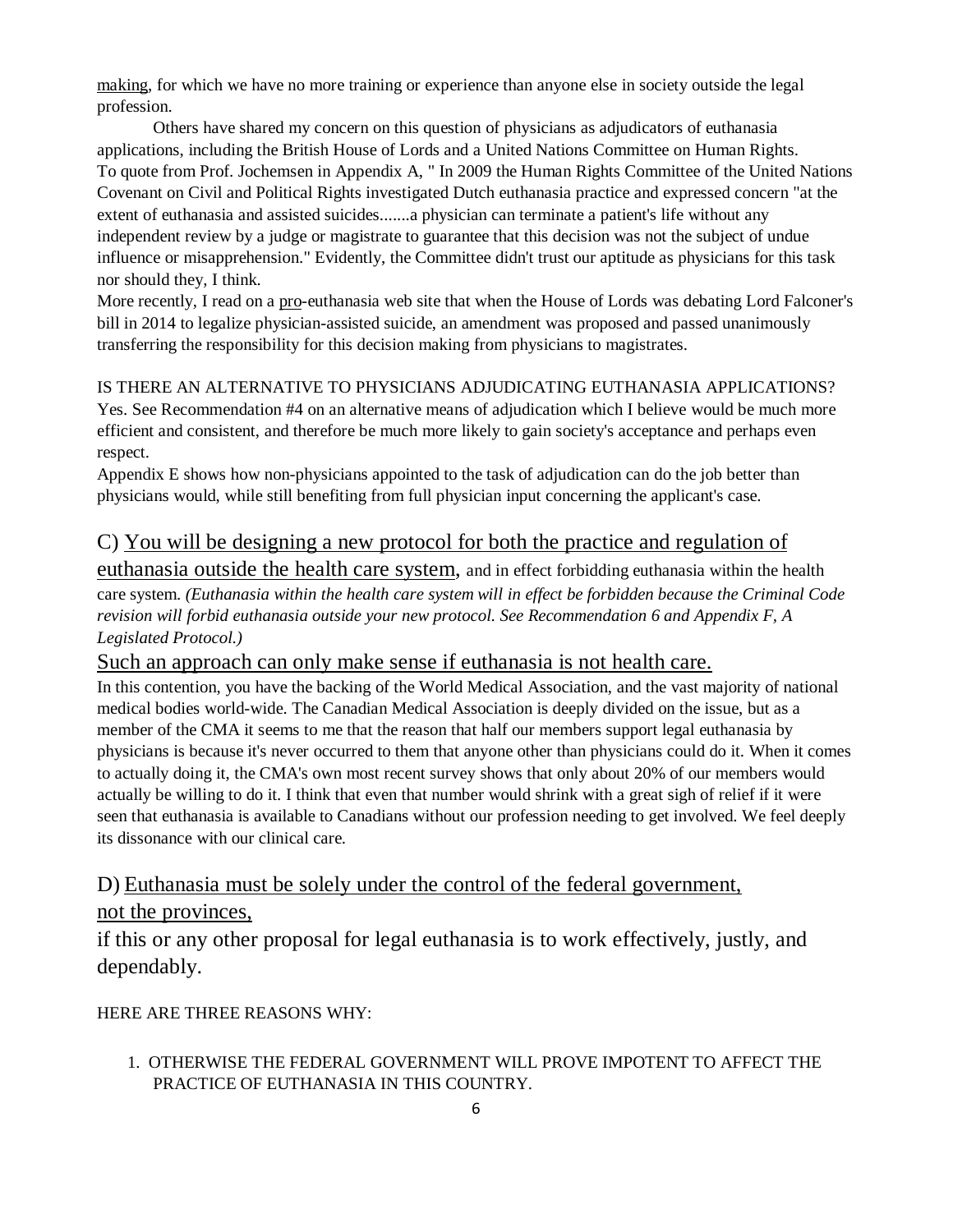-- If euthanasia is health care, the provinces will be in charge because health care is their jurisdiction under the *(now)* Constitution Act. Should we imagine that you the federal legislators can construct a workable system together with the provinces? Quebec is clearly in no mood to share power on this issue. Ontario and probably some others also seem enthusiastic to get involved. The Federal government will need to stand up to them.

-- If euthanasia is health care, then whatever you do federally will end up functioning as a mere fig leaf for whatever the provinces decide to do, and whatever you do with the Criminal Code will be enforceable only at the provinces' pleasure. For example, see how the federal government was impotent to restrain the Quebec government's euthanasia legislation even though it clearly violated the Criminal Code of Canada.

*(See more on this issue in Recommendation #7on federal / provincial jurisdiction, and in Recommendation #8 on making the new law enforceable.)*

### 2. THE PROVINCES HAVE SHOWN THEMSELVES INCOMPETENT TO INTEGRATE THE CRIMINAL CODE WITH THE PRACTICE OF LEGAL EUTHANASIA.

We should not be surprised at this, because the Code was never part of their constitutional mandate or legislative activity. Criminal Code legislation is "off their radar". They have no experience with it and so don't show any evidence of having thought about it. The Quebec legislation is especially egregious in this regard.

If we in Canada are still to deem counseling and assisting suicide as criminal in some circumstances, we cannot leave euthanasia legislation to the provinces.

### 3. YOU WILL BE DOING THE PROVINCES A FAVOUR BY RELIEVING THEM OF A MAJOR CONFLICT OF INTEREST IN THEIR ROLE AS HEALTH CARE PROVIDERS.

*Throughout our political and legal systems, it is a standard principle that we must be alert to and prevent conflict of interest, in order that our corporate activities be both just and also seen as just. Rules against conflict of interest are necessary not because we think each other would be crooks without them, but because conflict of interest represents an insidious bias that can trip up the best of us.*

The provincial governments have a very serious conflict of interest in the matter of euthanasia. To anyone who checks costs, it is clear that euthanasia is far cheaper than either palliative or long-term care. Health care costs continue to rise and provincial governments are understandably desperate to contain them. They deny that such considerations affect their thinking on euthanasia, and I suppose we must give them the benefit of the doubt on their conscious intentions. Nevertheless there's a huge builtin bias here. For their own credibility they deserve to be relieved of this conflict of interest. In any case, for the sake of the vulnerable we must relieve them of it by handing euthanasia over to the federal government.

My proposal will show that non-physicians can practice quality euthanasia just as well as physicians can, and non-physicians with some legal background can adjudicate applications for euthanasia better and much more equitably than physicians would, so there is no need to involve the health care system in order to have effective, well-regulated legal euthanasia in Canada.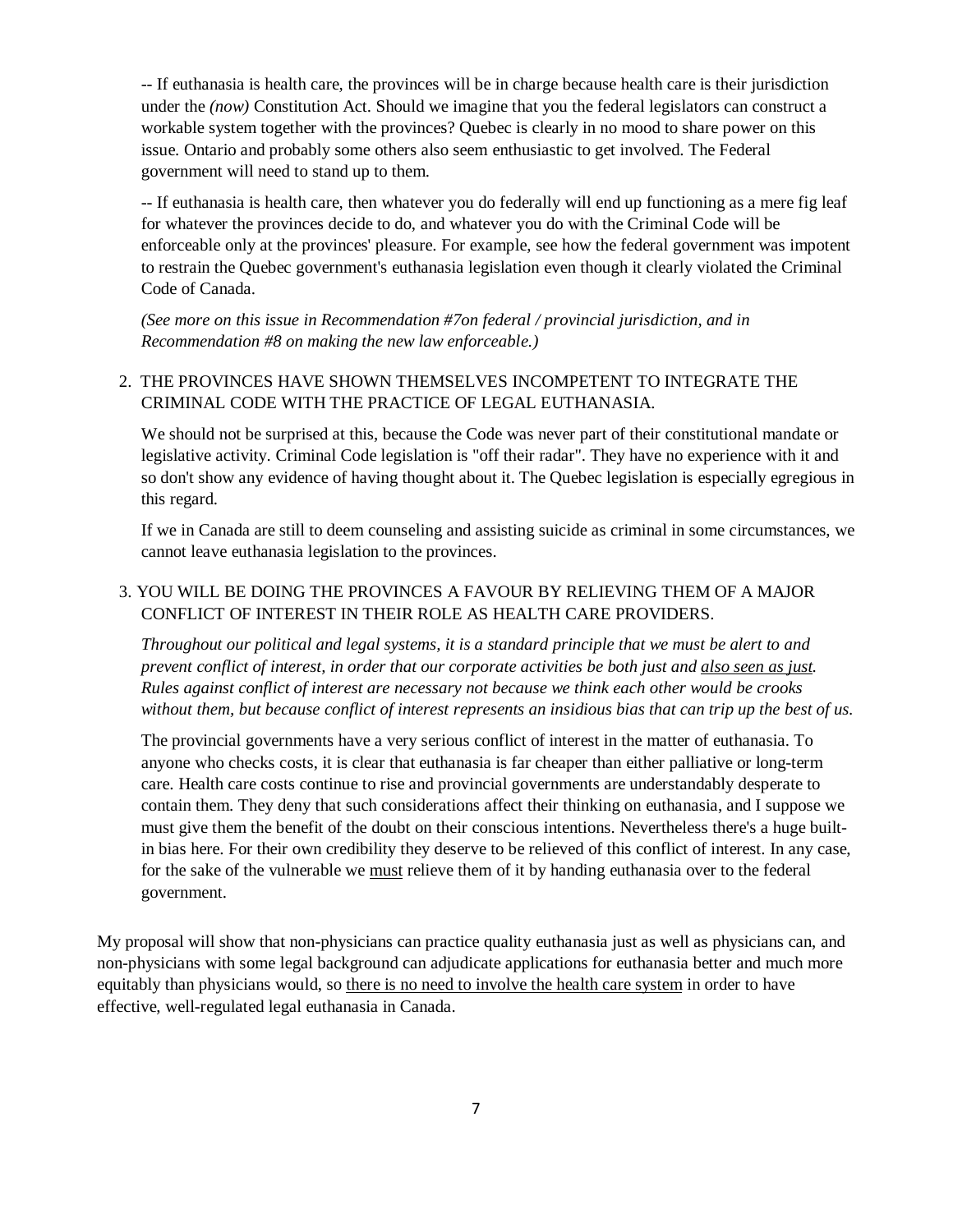### **Recommendation #3**: **Create a new class of professional euthanists, with their own training and their own governing body to oversee their work.**

Euthanists may facilitate applications for legally authorized suicide assistance, but should not be the adjudicators of these applications. This would be done by the newly appointed Adjudicators. *(See Recommendation #4.)*

Individual physicians may apply, if they wish, to become licensed euthanists. *(I don't like this, but I don't see politically how it can be forbidden.)* However, because this activity is not health care and is thus distinct and separate from their medical work; they should be prohibited from performing euthanasia on their own patients.

I think it would be best if regulation of the euthanists were directly administered nationwide by the federal government (the activity is not health care, after all). This would ensure equality of access to euthanasia nation-wide. It would also prevent complications from so-called suicide tourism, such as has developed in Switzerland and which the Quebec euthanasia legislation seeks to prevent.

Where would the euthanists obtain the lethal substances necessary for their work?

The best way to put a person to death painlessly is by a drug overdose, and only drug companies manufacture the drugs that the euthanists would use. Since their activity is not health care, they should be supplied with these drugs through the Ministry of Justice. This function could conveniently be seconded to Health Canada's Drugs Special Access Program. (See http://www.hc-sc.gc.ca/dhp-mps/acces/drugs-drogues/index-eng.php).

### WOULD THE SUPREME COURT BE SATISFIED WITH THIS PROVISION?

*Some have pointed out that their judgement spoke only of physicians doing the deed. Therefore, if we design a euthanasia system where the administrators of the lethal substance are a new class of professional euthanists rather than physicians, would that satisfy the SCC?* 

Hopefully they would be satisfied. Their February 6, 2015 decision addressed the complaint of a plaintiff who wanted to obtain help from a physician to end her life, so of course their judgement talked about physicians doing it. But wasn't their underlying concern that she should be able to obtain effective and painless euthanasia without impediment? If so, what objection would they have if your new legislation provided for this more effectively and enforceably by the agency of non-physicians?

I see nothing in their judgment to suggest that they had reason to consider this alternative for the purpose of addressing the complaint; therefore we should not assume that they will react to it negatively.

### **Recommendation #4**: **Appoint non-physicians to adjudicate applications for legal euthanasia.** WHO THE ADJUDICATORS SHOULD BE*:*

The adjudicators of applications for suicide assistance under the new protocol should be appointees of the federal government. To be objective, they must have no direct interest or prior involvement in the individual cases coming before them, and they need to have some legal training. (Legal decision-making is quite different from clinical decision -making). They could be magistrates, or they could be other people with the aforesaid qualifications. If they are not already members of a body of such people (e.g., magistrates), then they should be vetted and appointed specifically to the role of euthanasia adjudicator through the appropriate federal ministry (e.g. Justice *--* NOT the Ministry of Health).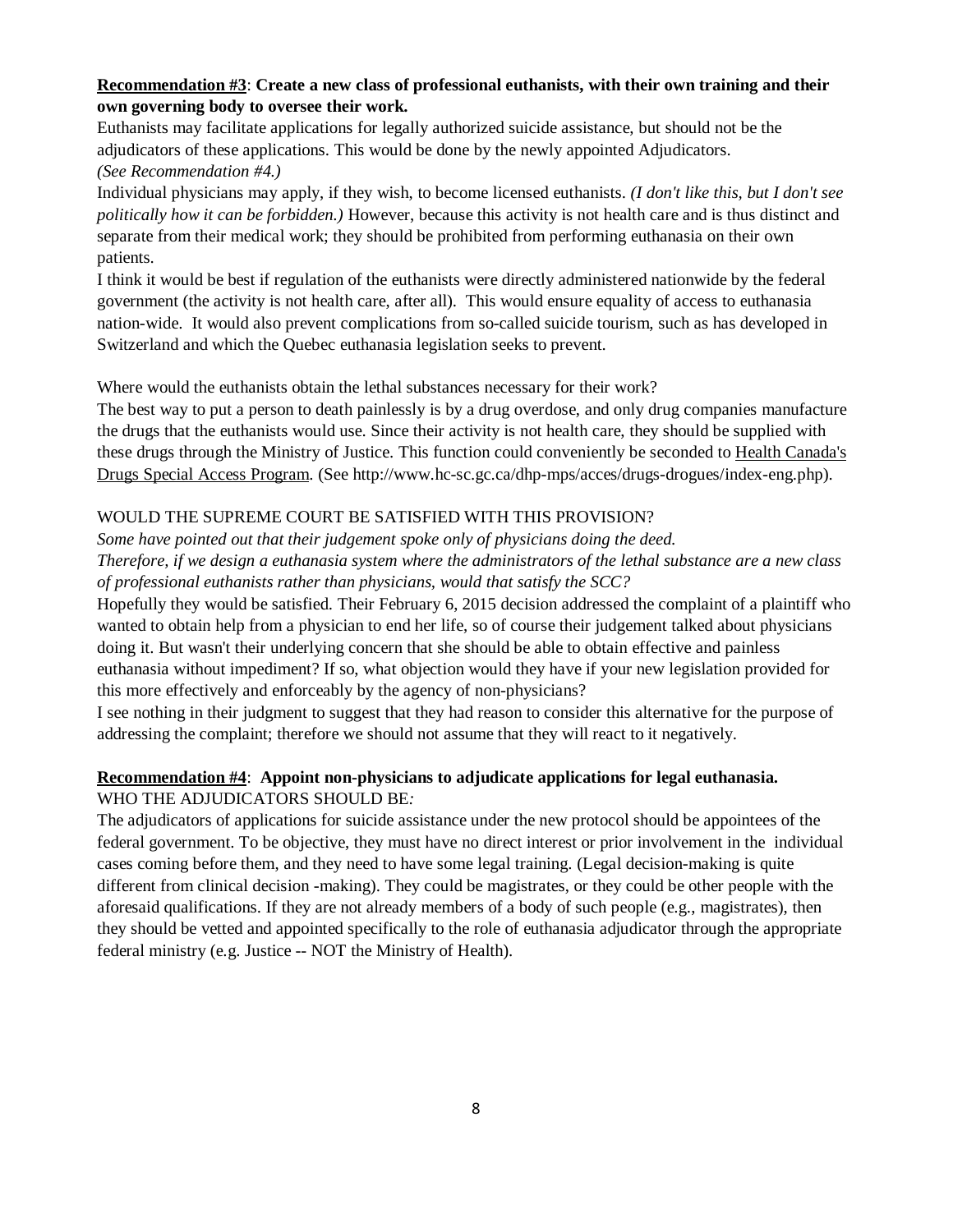### **Recommendation #5: Consider a requirement that the last step in administration of euthanasia should be by the applicant (i.e., that the deed should be assisted suicide rather than passive, though voluntary, euthanasia).**

The State of Oregon made this a requirement in their 1994 euthanasia legislation, and their subsequent experience suggests that this may have had an inhibitory effect on the spread of euthanasia in that state. (Dutch and Belgian legislation makes no such requirement.)

Practically speaking this means, for example, that the euthanist hands the applicant the deadly pills plus a glass of water, but it's up to the latter to actually put these in the mouth and swallow them. If the lethal substance is to be injected intravenously, the euthanist sets everything up, but the applicant turns on the stopcock that allows the lethal substance to flow into their vein and put them to death.

If the applicant is physically unable to do this, the euthanist must wait for the applicant to say or signal, "I want to die; go ahead." The thought is that this requirement brings home to the applicant the reality of what is about to happen in way that had not hitherto fully sunk into their thinking, and they therefore may delay or reverse their previously stated request.

### **Recommendation #6**: **Replace the entire Criminal Code provision that forbids assisting suicide with a new Criminal Code provision that forbids euthanasia that has not been authorized through the new protocol created to govern euthanasia. The Criminal Code should also forbid counseling to commit suicide outside the bounds of the euthanasia legislation.**

Rather than trying to specify the situations in which you would approve euthanasia, specify the situations in which you intend to prevent it. I think the question of enforceability should guide you in deciding on which situations of euthanasia you will seek to prevent with the new legislation. (*See Recommendation #8 "THREE TYPES OF CASES" on this question.)*

A well-designed protocol can be clear, efficient, enforceable, and also effective in preventing euthanasia in cases where you the legislators want to prevent it. *(See Appendix F for an example of how the new protocol for processing applications for legal euthanasia might look.)*

Given the gravity of putting a human being to death, or of being party to that deed by assisting their suicide, a lengthy prison term is the appropriate penalty for violating this provision of the Criminal Code . This is also necessary in order to have any deterrent effect.

### **Recommendation #7**: **In the preamble to the legislation, make it clear what is federal versus provincial jurisdiction on the matter of euthanasia and why.**

Canada is unique in that it will be the first federal country to legislate euthanasia. If you let the provincial governments into this activity, you will open the door to confusion and bickering in and out of court between the federal and provincial governments, each with a different protocol for the practice of euthanasia. This will enormously complicate enforcement of any Criminal Code restrictions on euthanasia created in the new legislation. (Am I right in understanding that in Ontario and Quebec the enforcement of the Criminal Code depends on their provincial police forces? This will already present a challenge for enforcement of new Criminal Code provisions; how much more so if it is provincial legislation that determines eligibility for euthanasia?)

In Recommendation #2 I've laid out several reasons why euthanasia should NOT be regarded as a form of health care. If euthanasia were understood to be health care, then clearly this would be a provincial prerogative which is what the Quebec and perhaps other provincial governments want. However, if it is not health care, it is not immediately clear which level of government would have the prerogative. The (now)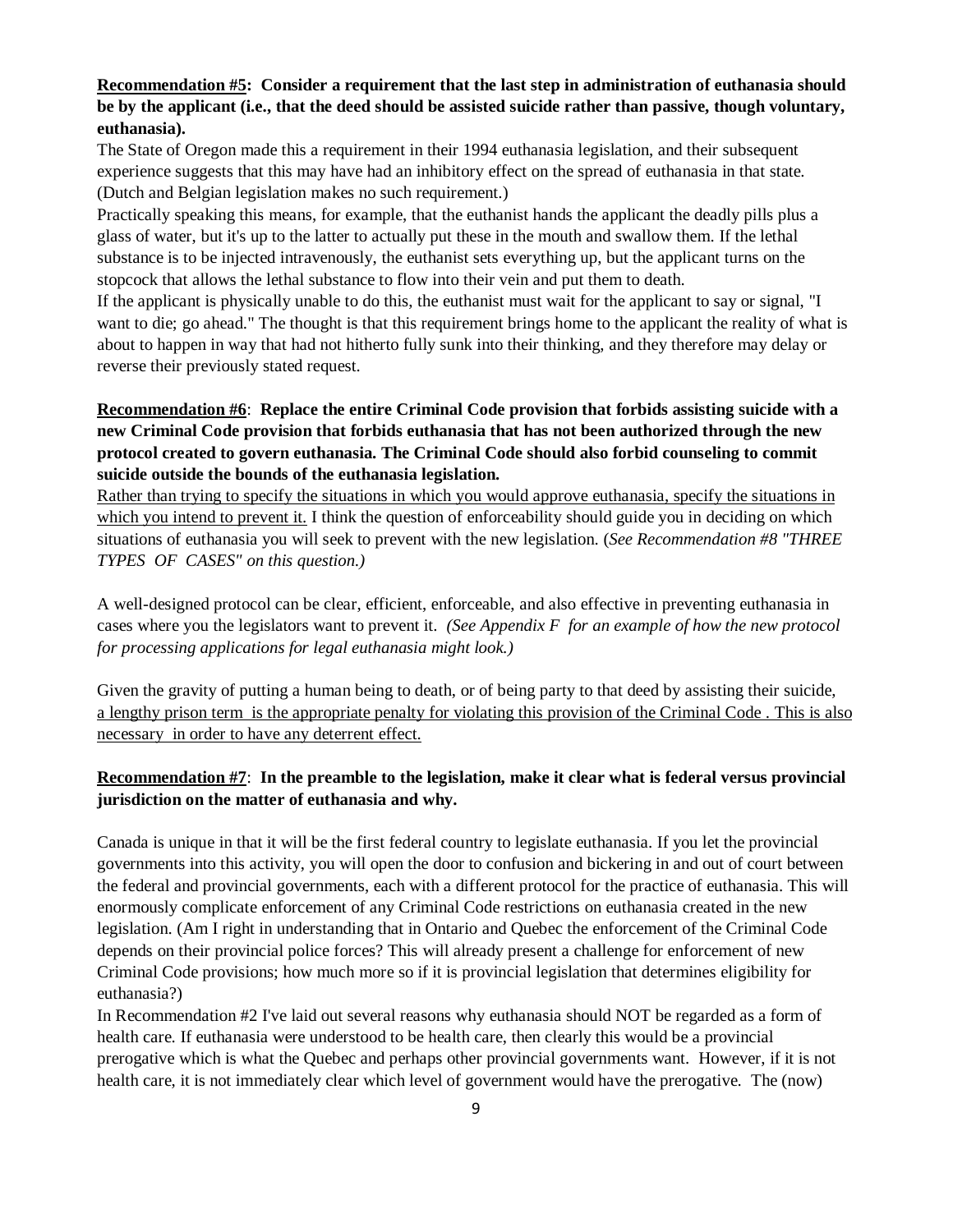*Constitution Act*'s division of powers provides no clear direction because its framers never imagined government would become involved in euthanasia. However, if euthanasia is defined as *not* being health care, then there is a strong case that it should be a federal responsibility, as follows:

- 1) The (now) *Constitution Act* stipulates that residual (including unspecified) powers belong to the federal government.
- 2) Where the Act does countenance the legal killing of people (as in warfare or the execution of criminals), it is the federal government's unique prerogative to define who should or should not die.

*(Yes, euthanasia does necessarily involve killing a person. "Killing" doesn't sound nice, so some will object to the word's use here, but we do need clarity about such an important matter. If we check the dictionary definition of 'killing', we see that euthanasia qualifies.)*

### **Recommendation #8**: **Make sure that the new law will be enforceable.**

Some questions to be considered that pertain to enforceability are:

-- Could a new Criminal Code provision such as the Supreme Court has demanded, permitting euthanasia in some cases while prohibiting it in others, turn out to be unenforceable? Would juries convict for violations of it? See below, THREE TYPES OF CASES.

-- Would the Supreme Court uphold the new law in the face of future human rights challenges that are certain to occur, supported by very well-funded euthanasia advocacy groups? See below, THREE TYPES OF CASES. The first two represent infringements on the applicant's right to life, and the third on the right of others to protection from harm.

-- Would prosecution occur in Ontario and Quebec where investigation and prosecution depend on the provincial governments? See below, ISSUES OF PROVINCIAL ENFORCEMENT.

To make a law that cannot effectively be enforced would prove counterproductive to the goal of legislating regulated euthanasia. Better no law at all than an unenforceable one? Recall how juries refused to convict Dr. Henry Morgenthaler for violating the abortion law. Because of this and the Supreme Court's disqualifying the Therapeutic Abortion Committee system, Canada now has no law restricting abortion at all, and in this we are unique among industrialized countries. I think this has come about because the original crafting of the liberalized abortion law was naive. If we're not careful to construct a law that will be enforceable in the long term, we risk stumbling into a culture of euthanasia-on-demand. Do we want that?

If Canada follows the Dutch or Belgian models of euthanasia legislation, we are likely to see very few circumstances of suicide assistance where juries would convict and the courts would uphold the new law. (The jury system, I believe, is unique to jurisdictions drawing on the British legal tradition. This system was established centuries ago in order to enhance protection for the accused. Yet even in other countries such as the Netherlands where convictions are made only by judges, convictions aren't happening. As Prof. Jochemsen has warned: "The more the practice spreads, the less political motivation there seems to be to contain it. Prosecutors are reluctant to prosecute and the courts are reluctant to convict." How much more problematical will it then be for us to obtain convictions by juries of violation of the new euthanasia law?) All the above notwithstanding, I do think there still are some circumstances where the courts would uphold the new law against human rights challenges (which will certainly arise whatever you do), and where juries

#### THREE TYPES OF CASES

would be willing to convict. Here they are:

where juries might still convict and where courts might still uphold the law in the face of Human Rights challenges to it:

1) Cases where the euthanasia adjudicator might have a reasonable concern that if the applicants were refused euthanasia, they might later change their minds about life, and be glad that they had not died: In such cases, the protocol might be seen as actually saving lives that should be saved.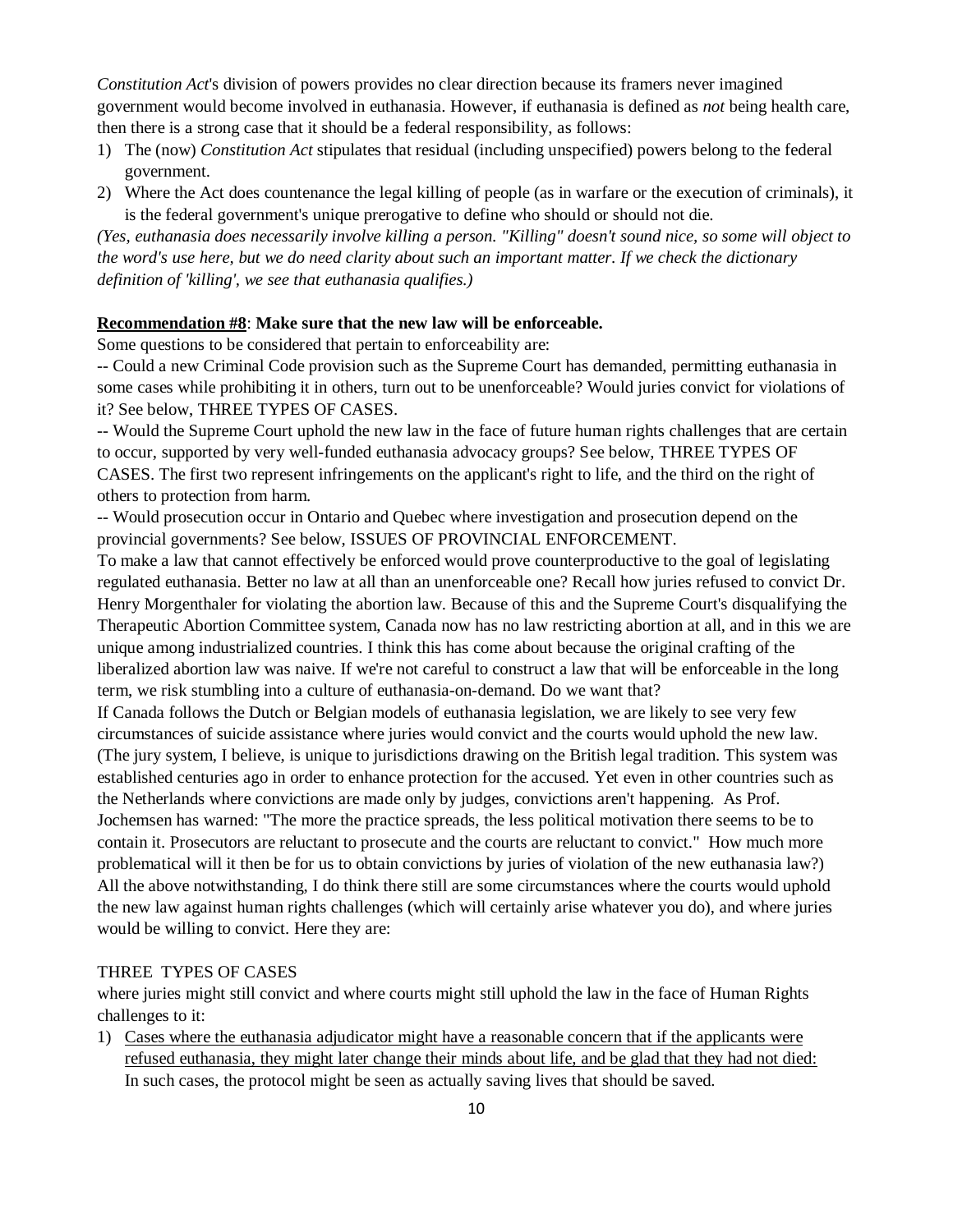### *Examples:*

- a. The depressed person who has just suffered a major loss -- lost their job, spouse filed for divorce, the initial shock on learning of terminal cancer diagnosis or of quadriplegia after an accident, etc. Awful as their quality of life is at the moment, people can and do get over these crises with help. (To illustrate, a quadriplegic speaker on this topic quoted a survey of quadriplegics in which 90% said 'Yes' to the question, 'Are you glad to be alive?')
- b. Immaturity: the youth who wants to die because her boyfriend has left her for someone else while all her acquaintances laugh at her.
- c. The depressed person who has not received all the help his family and society can offer for his despair, either being unaware of the help's availability or having been deprived by his illness of the mental energy to reach out for help. As a physician, society has accorded me the power to send a depressed suicidal patient into police custody to be taken to a hospital for immediate psychiatric care in the hope that having recovered they'll be glad we intervened. (I recall one such patient after whom I had to send the police, and a long time afterward came back to thank me for it with a big bouquet of flowers.)

d. The ambivalent or conflicted person in whom a desire to die and a desire to live co-exist. Later on, they may settle into a clear decision one way or the other, for death or for life.

If that future clear decision turns out to be for death, they will be able to obtain legal assistance at that time and get their final clear wish.

If, on the other hand, that future clear decision turns out to be for life, they will only have that option because their initial application for euthanasia was refused. The law will have saved their life and they may indeed be grateful for that.

2) Cases where undue outside influence on the applicant's request for suicide assistance might be at work: *Examples*:

- a. A family over-eager to get their inheritance was found to be persuading mother to ask for euthanasia.
- b. Cases of a mentally incompetent applicant whose application was facilitated by others "for their own good" and there is no particular reason to assume they'd want euthanasia under the present circumstances (e.g. they had never written any advance directive for euthanasia signed when they were competent).
- 3) Cases where others would suffer from the applicant's death:

*Examples:*

- a. Children of the applicant. The loss of a parent by whatever means is suffering for the bereaved at any age. It tends to be worse and with longer term consequences the younger the ones are who are bereft. It's even worse if the cause of death is suicide. Suicide is a choice and any choice gives a message when made in the context of a relationship. Those who counsel bereft children will testify that a common is the child's sense that Mummy or Daddy has abandoned them. The counselors response is to say, No, Mummy was taken from you against her will by her illness; she loved you and really wanted to stay with you. It's much harder to reassure the child when the parent chose suicide, which is necessarily a choice involving abandonment of the child.
- b. Although the choice of the parent to leave the relationship by suicide has less potential to devastate adult offspring, it still wounds, and has great potential to raise guilt feelings: "If only we had visited Dad more often." "We loved him; did he not know that?" "If only we had known that he was feeling this badly." Such issues can haunt a person for years after.